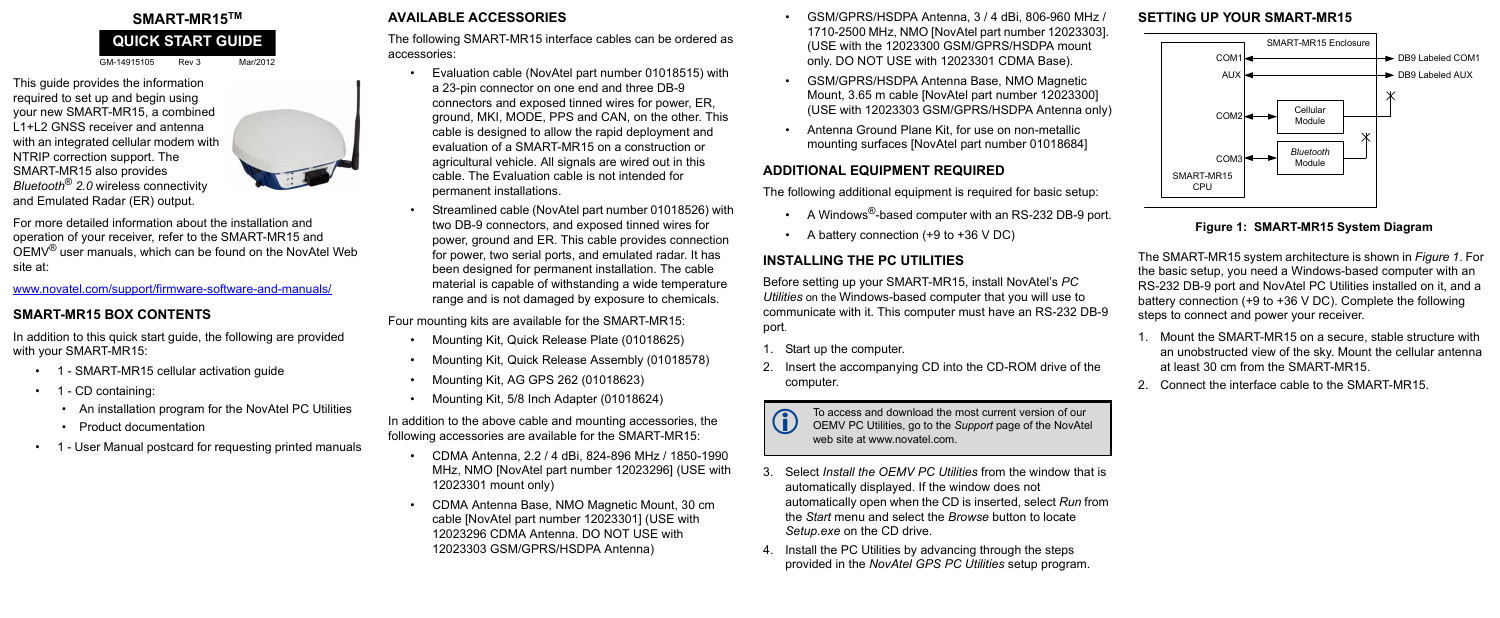3. Connect the SMART-MR15 to a DB-9 serial port on the computer.

#### **Figure 2: SMART-MR15 Cabling**

- 4. Provide power to the SMART-MR15, as follows: Connect the red wire of the cable (PWR+, connector pin 1) to the positive side of a 12 or 24 V vehicular power circuit (or equivalent) that is protected by a 5 A fuse. NovAtel recommends an automotive blade-type fuse, rated for 5 A and with an operating voltage of more than 36 V (recommended fuse part numbers are in the *SMART-MR10/ 15 User Manual*).
	- Connect the black wire of the cable (PWR-, connector pin 9) to the negative side of the power circuit.
	- If a NovAtel-supplied SMART-MR15 cable is not used, a minimum wire size of 0.5 mm/ 20 AWG is required.
- 5. Connect the cellular antenna to the SMART-MR15.

6. Obtain a valid data SIM and insert into the unit (GSM/GPRS/HSDPA model only) or activate the product with Verizon (CDMA model only). Refer to the cellular activation guide for details.

# **SMART-MR15 LEDS**

LEDs on the front of the SMART-MR15 provide basic receiver status information. The operation of the LEDs on the SMART-MR15 is summarized in the following table:

## **SMART-MR15 CABLES**

Cable connectors are illustrated in *Figure 3*. One DB-9 connector can be used to connect to a computer serial (RS-232) communication port. The others can be connected to a modem or radio transmitter to receive differential corrections (refer to your user-supplied modem or radio transmitter information for its connectors). In addition, there are a number of bare wires where the outer insulation is cut away at the ends to expose tinned wires. Refer to the *SMART-MR10/15 User Manual* for cable pinouts. Cables are RoHS compliant.

The SMART-MR15 cable provides a means of receiving power from a battery. The bare power wires (red for positive and black for negative) are connected to a battery capable of supplying at least 5 W. A 5 A fuse must be installed between the positive terminal of the battery (or power distribution point) and the positive supply lead of the cable to protect the wiring from short circuit damage.



 **Figure 3: 23-pin and DB-9 Connectors**



#### **Table 1: SMART-MR15 LED Behavior**

a. Flashing means that the LED is turning on and off at a 1 Hz rate - 0.5 seconds on and 0.5 seconds off.

| Red                   | Yellow   | Green         |                                                                                                                                                                        |
|-----------------------|----------|---------------|------------------------------------------------------------------------------------------------------------------------------------------------------------------------|
|                       | O        |               | <b>Condition</b>                                                                                                                                                       |
| Off                   | Off      | $\bigcirc$ ff | Power is not available (Red indicator may<br>also not be lit if a boot failure has occurred).                                                                          |
| Flashing <sup>a</sup> | Any      | $\bigcirc$ ff | A SIM card error is present or the SIM may<br>not be installed. Applies only to GSM/<br>GPRS/HSDPA version of SMART-MR15.                                              |
| On                    | Off      | $\Omega$ ff   | Power available, but no satellites are being<br>tracked. No cellular network connection.                                                                               |
| On                    | Flashing | Off           | Tracking at least one satellite, but not a valid<br>position. No cellular network connection.                                                                          |
| On                    | On       | Off           | Position valid in basic autonomous mode.<br>No cellular network connection.                                                                                            |
| On                    | On       | Flashing      | Connected to cellular network, but not<br>receiving RTK corrections over NTRIP.                                                                                        |
| On                    | Flashing | Flashing      | Tracking at least one satellite, but not a valid<br>position. Connected to cellular network, but<br>not receiving RTK corrections over NTRIP.                          |
| On                    | On       | On            | The following conditions are true:<br>• A valid position is available.<br>• The NTRIP client is in a STREAMING<br>state.<br>• An RTK solution is available over NTRIP. |

|  | Table 2: SMART-MR15 Evaluation Cable |  |  |
|--|--------------------------------------|--|--|
|--|--------------------------------------|--|--|

| 23-pin                  | COM1                        | COM <sub>2</sub> | <b>AUX</b>     | <b>TINNED LEAD</b>        | <b>SIGNAL NAME</b> |  |  |
|-------------------------|-----------------------------|------------------|----------------|---------------------------|--------------------|--|--|
| $\mathbf{1}$            |                             |                  |                | PWR+ (red)                | PWR+               |  |  |
| $\overline{2}$          |                             |                  |                | PWR- (black)              | PWR-               |  |  |
| 3                       |                             |                  |                | CAN- (green)              | CAN-               |  |  |
| $\overline{\mathbf{4}}$ |                             |                  |                | CAN+ (yellow)             | CAN+               |  |  |
| 5                       |                             | $\overline{2}$   |                |                           | <b>AUXTX</b>       |  |  |
| 6                       |                             | 3                |                |                           | <b>AUXRX</b>       |  |  |
| $\overline{7}$          | $\overline{2}$              |                  |                |                           | TXD1               |  |  |
| 8                       |                             |                  | $\overline{2}$ |                           | RTS <sub>1</sub>   |  |  |
| 9                       |                             |                  |                | SIGGND2<br>(white/black)  | SIGGND2            |  |  |
| 10                      | <b>RESERVED</b>             |                  |                |                           |                    |  |  |
| 11                      | <b>RESERVED</b>             |                  |                |                           |                    |  |  |
| 12                      | <b>RESERVED</b>             |                  |                |                           |                    |  |  |
| 13                      | <b>RESERVED</b>             |                  |                |                           |                    |  |  |
| 14                      | CHASSIS GROUND <sup>a</sup> |                  |                |                           |                    |  |  |
| 15                      | 5                           | 5                | 5              | SIGGND1<br>(white/ black) | SIGGND1            |  |  |
| 16                      |                             |                  |                | MKI (white)               | <b>MKI</b>         |  |  |
| 17                      |                             |                  |                | PPS (orange)              | <b>PPS</b>         |  |  |
| 18                      |                             |                  |                | ER (blue)                 | <b>ER</b>          |  |  |
| 19                      |                             |                  |                | MODE (violet)             | <b>MODE</b>        |  |  |
| 20                      | <b>RESERVED</b>             |                  |                |                           |                    |  |  |
| 21                      | <b>RESERVED</b>             |                  |                |                           |                    |  |  |
| 22                      |                             |                  | 3              |                           | CTS1               |  |  |
| 23                      | 3                           |                  |                |                           | RXD1               |  |  |
|                         |                             |                  |                |                           |                    |  |  |

a. Pin 14 of the TYCO 23-pin connector is connected to cable shields.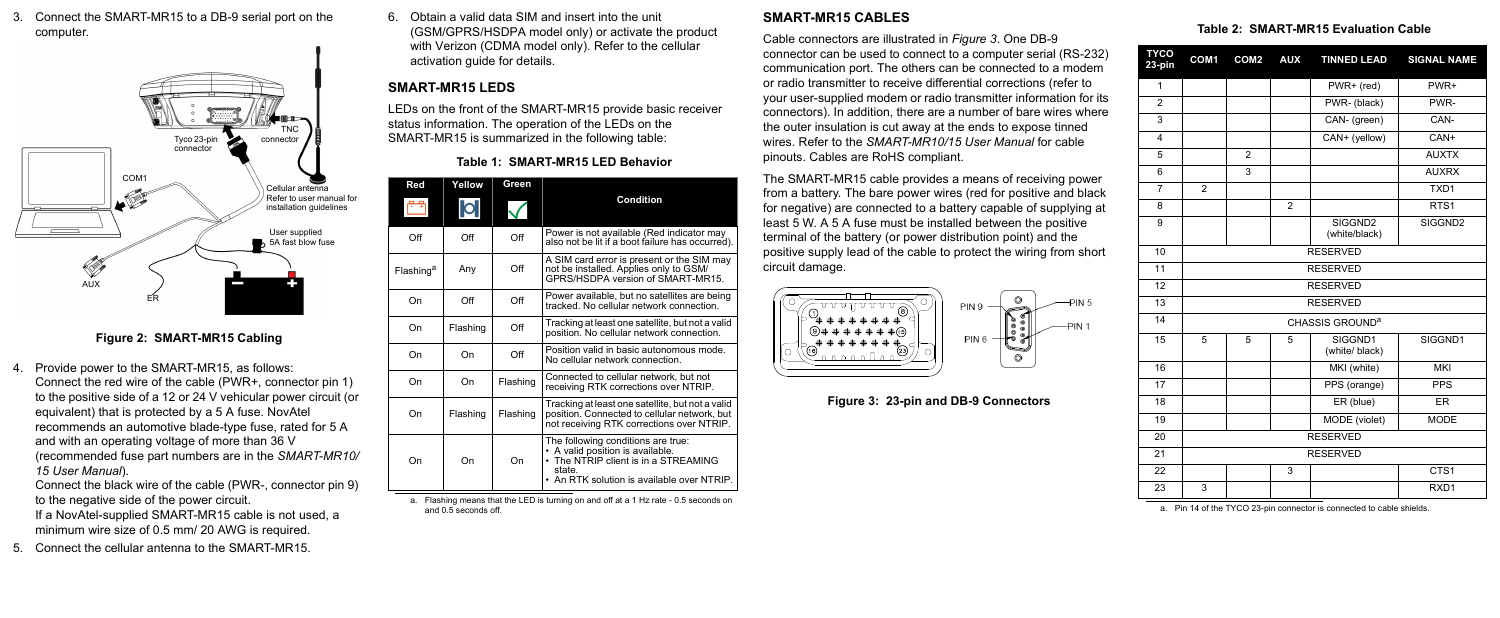#### **COMMUNICATING WITH THE SMART-MR15**

To open a serial port to communicate with the receiver, complete the following steps.

- 1. Launch **Connect** from the *Start* menu folder specified during the installation process. The default location is *Start | All Programs | NovAtel PC Software | NovAtel Connect*.
- 2. Select New from the Device Menu*.*

| Device                |              |
|-----------------------|--------------|
| <b>New Connection</b> |              |
| Open Connection       | $C$ trl $+C$ |

3. Enter a name for the Connection setup.

- 4. Select *Serial* from the *Type* list.
- 5. Select the computer port to which the SMART-MR15 is connected, from the *Port* list.
- 6. Set the COM port for the receiver to communicate through.
- 7. Select *115200* from the *Baud Rate* list.
- 8. Ensure the *Hardware Handshaking* box is not checked and press *OK*.
- 9. From the *Device* menu select Open Connection.



10. Select the *Open* button to open SMART-MR15 communications.

Connect establishes the communication session with the receiver and displays the progress. Once connected, the progress box disappears and several windows open, including the *Console* window. Connect is now ready for use to view status information, enter commands or log data.

### **USING NOVATEL CONNECT**

**Connect** provides access to key information about your receiver and its position. The information is displayed in windows accessed from the *View* menu. For example, select *Position Window* from the *View* menu to display the position solution of the receiver. To show details of the GNSS and geostationary (SBAS) satellites being tracked, select the *Tracking Status Window* from the *View* menu. Select *Help* from the main menu for more details on Connect, its windows and features.



### **DETERMINING WHEN THE POSITION IS VALID**

When the receiver has a valid position, the *Solution Status* field in Connect's *Position* window shows *Computed*:



#### **ENTERING COMMANDS**

The SMART-MR15 uses a comprehensive command interface. Commands can be sent to the receiver using the *Console* window in Connect, which is opened from the *View* menu. Enter commands in the text box at the bottom of the *Console* window.



#### **Table 3: SMART-MR15 Streamlined Cable**

| <b>TYCO</b><br>23-pin   | COM <sub>1</sub>            | COM <sub>2</sub> | <b>TINNED LEAD</b>                   | <b>SIGNAL NAME</b>  |  |  |  |
|-------------------------|-----------------------------|------------------|--------------------------------------|---------------------|--|--|--|
| 1                       |                             |                  | PWR+ (red)                           | PWR+                |  |  |  |
| $\overline{2}$          |                             |                  | PWR-(black)                          | PWR-                |  |  |  |
| 3                       |                             |                  | <b>RESERVED</b>                      |                     |  |  |  |
| $\overline{\mathbf{4}}$ |                             |                  | <b>RESERVED</b>                      |                     |  |  |  |
| 5                       |                             | $\overline{2}$   |                                      | <b>AUXTX</b>        |  |  |  |
| 6                       |                             | 3                |                                      | <b>AUXRX</b>        |  |  |  |
| $\overline{7}$          | $\overline{2}$              |                  |                                      | TXD1                |  |  |  |
| 8                       |                             |                  | <b>RESERVED</b>                      |                     |  |  |  |
| 9                       |                             |                  | SIGGND <sub>2</sub><br>(white/black) | SIGGND <sub>2</sub> |  |  |  |
| 10                      | <b>RESERVED</b>             |                  |                                      |                     |  |  |  |
| 11                      | <b>RESERVED</b>             |                  |                                      |                     |  |  |  |
| 12                      | <b>RESERVED</b>             |                  |                                      |                     |  |  |  |
| 13                      | <b>RESERVED</b>             |                  |                                      |                     |  |  |  |
| 14                      | CHASSIS GROUND <sup>a</sup> |                  |                                      |                     |  |  |  |
| 15                      | 5                           | 5                | SIGGND1<br>(white/black)             | SIGGND1             |  |  |  |
| 16                      | <b>RESERVED</b>             |                  |                                      |                     |  |  |  |
| 17                      | <b>RESERVED</b>             |                  |                                      |                     |  |  |  |
| 18                      |                             |                  | ER (blue)                            | <b>ER</b>           |  |  |  |
| 19                      | <b>RESERVED</b>             |                  |                                      |                     |  |  |  |
| 20                      | <b>RESERVED</b>             |                  |                                      |                     |  |  |  |
| 21                      | <b>RESERVED</b>             |                  |                                      |                     |  |  |  |
| 22                      | <b>RESERVED</b>             |                  |                                      |                     |  |  |  |
| 23                      | 3                           |                  |                                      | RXD1                |  |  |  |

a. Pin 14 of the TYCO 23-pin connector is connected to cable shields.

| Name<br>II             |                      |
|------------------------|----------------------|
| <b>Device Type</b>     |                      |
| Type                   | Serial<br>÷          |
|                        |                      |
| <b>Serial Settings</b> |                      |
| Port                   | Passive<br>COM1<br>- |
| Baud Rate              | Read Only<br>115200  |
|                        | Hardware Handshaking |
| Windows Option         |                      |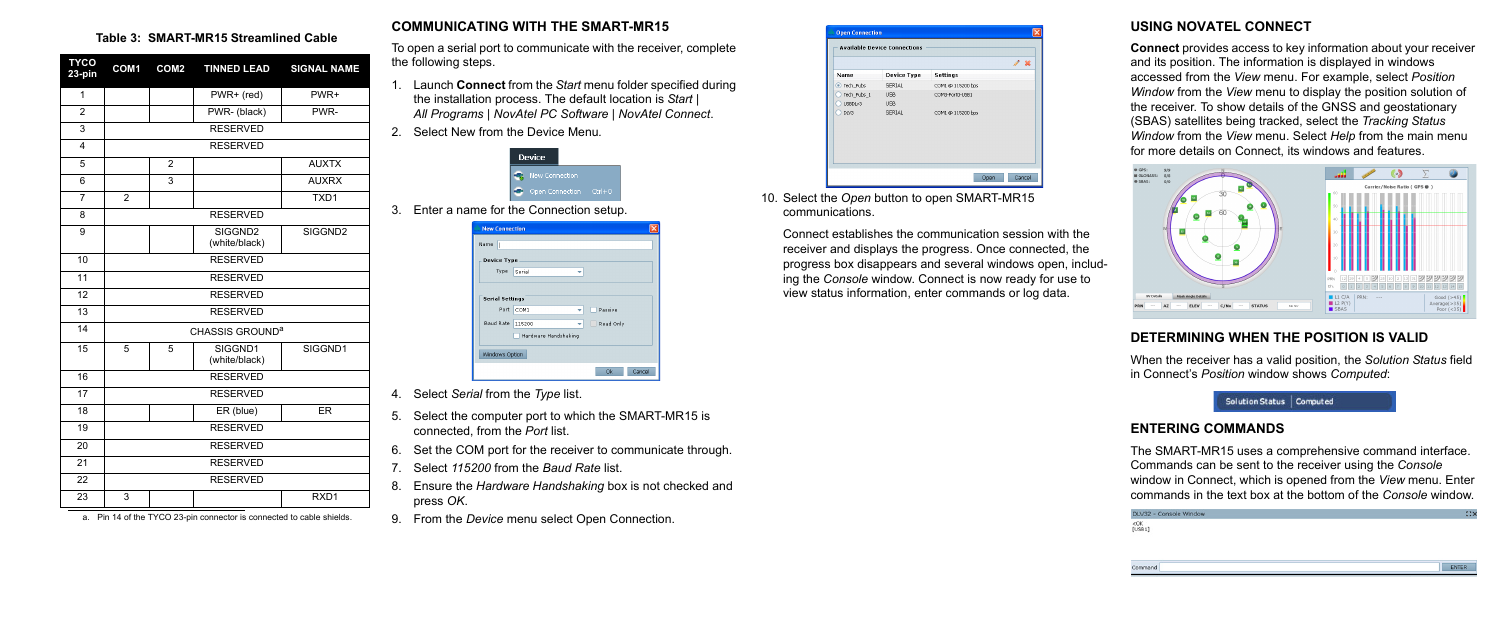The *OEMV Family Quick Reference Guide,* available on the CD or on our Web site, provides comprehensive information about available commands. The *SMART-MR10/15 User Manual* provides information on a subset of these commands; in particular, the ones commonly used by the SMART-MR15.

Follow the procedure outlined in the cellular activation guide included with your SMART-MR15. To check cellular modem status information, enter log cellstatus.

## **SAVECONFIG COMMAND**

If you change the configuration of a function and want to save the new settings for your next session, use the SAVECONFIG command.

# **CELLULAR ACTIVATION**

# **CONFIGURING NTRIP**

Obtain the following information from your NTRIP caster:

- IP address or domain name of caster (www.igs-ip.net in the following example)
- IP port (80 in the following example)
- Mount point (mountpoint in the following example)
- User ID and password (user id and password in the following example)
- Type of corrections expected from the caster (rtcmv3 in the following example)
- Data rate for transmitting NMEA position logs (GPGGA) to caster (10 in the following example) (optional, see below)

#### Connect to the caster as shown in the following example:

ntripcaster www.igs-ip.net 80

ntripclient mount mountpoint user\_id password rtcmv3 10

To view NTRIP status and configuration, enter:

log ntripstatus

# **NMEA LOGS**

To configure the receiver output through the command line:

1. Configure the communication port using the COM command. For example, to set COM port 1 to 9600 bps, no parity, 8 data bits, 1 stop bit, no handshaking, echo off, and break detection on, enter the following:

#### com com1 9600 n 8 1 n off on

2. Select and configure the NMEA string that you want to output through COM port 1. For example, to log gpgga (position system fix data and undulation) at 2 Hz, enter the following:

#### **ENABLING SBAS POSITIONING**

This positioning mode is enabled using the SBASCONTROL command, as follows:

sbascontrol enable auto

Once enabled, the *Solution type* field shown in Connect's *Position* window changes from *Single* to *SBAS,* and you may see SBAS satellites in the *Constellation window*. SMART-MR15 will track available SBAS satellites, including WAAS, EGNOS and other SBAS systems.

| Latitude<br>Longitude<br>Hgt. (MSL) | $51.116695592° \pm 0.82m$<br>$-114.038813659^{\circ} \pm 0.69m$<br>$1062.639m \pm 1.95m$ |  |
|-------------------------------------|------------------------------------------------------------------------------------------|--|
| Solution type                       | <b>SBAS</b>                                                                              |  |

# **ENABLING GL1DE**®

To enable GL1DE, enter the following commands:

pdpfilter enable

 If connecting to an RTK caster that employs VRS technology, the data rate for transmitting NMEA positions to the caster must also be specified. For example, to transmit position messages to a network RTK caster every 10 seconds, the following commands should be used: ntripcaster www.igs-ip.net 80 ntripclient mount mountpoint user id password rtcmv3 10

pdpmode relative auto

# **ENABLING** *Bluetooth* **WIRELESS TECHNOLOGY**

*Bluetooth* wireless technology is configured on the SMART-MR15 COM3 internal port and is enabled by default.

To disable *Bluetooth* wireless technology:

btcontrol disable

To enable *Bluetooth* wireless technology:

btcontrol enable

NTRIP commands are save-configurable. After you save<br>the settings, the SMART-MR15 automatically connects to the NTRIP caster after a power cycle. For more information about configuring NTRIP, refer to application note APN-057 found on our Web site at [http://www.novatel.com/support/](http://www.novatel.com/support/knowledge-and-learning/) [knowledge-and-learning/](http://www.novatel.com/support/knowledge-and-learning/).

> For detailed information about the configuration and enabling of *Bluetooth* wireless technology on the SMART-MR15, refer to *Chapter 5 Bluetooth Configuration* in the *SMART-MR10/15 User Manual*.

## **USING THE CAN BUS**

The CAN Bus is a serial bus that provides services for processes, data and network management. CAN Bus capability is available through the SMART-MR15 evaluation cable*.*

The CAN module is activated by entering the command SETCANNAME 305. If this is followed by entering the SAVECONFIG command, the CAN module is activated immediately on all subsequent start-ups. The module supports NMEA 2000 Parameter Group Message (PGN): PGN 129029 GNSSPositionData, PGN 129025 GNSSPositionRapidUpdate, and PGN 129026 COGandSOGRapidUpdate.

#### **EMULATED RADAR (ER)**

The SMART-MR15 provides an emulated ground speed RADAR pulse output. The enclosure outputs ER via the bare wire labeled ER on both the SMART-MR15 evaluation and streamlined cables. Refer to *Appendix B.5 RADARCFG* of the *SMART-MR10/15 User Manual.*

ER is enabled by default. To disable ER, use the RADARCFG command as follows:

radarcfg disable

The following command enables ER, sets frequency step to 36.11 Hz/kph, update rate to 1 Hz and no smoothing:

radarcfg enable 36.11 1 1 2

To enable ER, for example, enter the following command:

radarcfg enable

The ER low and high pulse levels are within 0.5V of the ground and battery, respectively. Note this is not a logic level output. The rise and fall time is less than 1 ms. The ER outputs reference battery GND when the output is logic low. It outputs logic low until the vehicle speed is greater than 1 km/hr. It provides an output frequency that represents 36.11 Hz/km/hr (default value) with an effective range from 1 km/hr to 55 km/hr, and uses 2D velocity for near-horizontal applications. The default value can be changed to 26.11 or 28.12 Hz/km/hr using the RADARCFG command.

 When using NovAtel Connect to configure your receiver, ensure all of the graphical windows are closed before you issue the SAVECONFIG command.